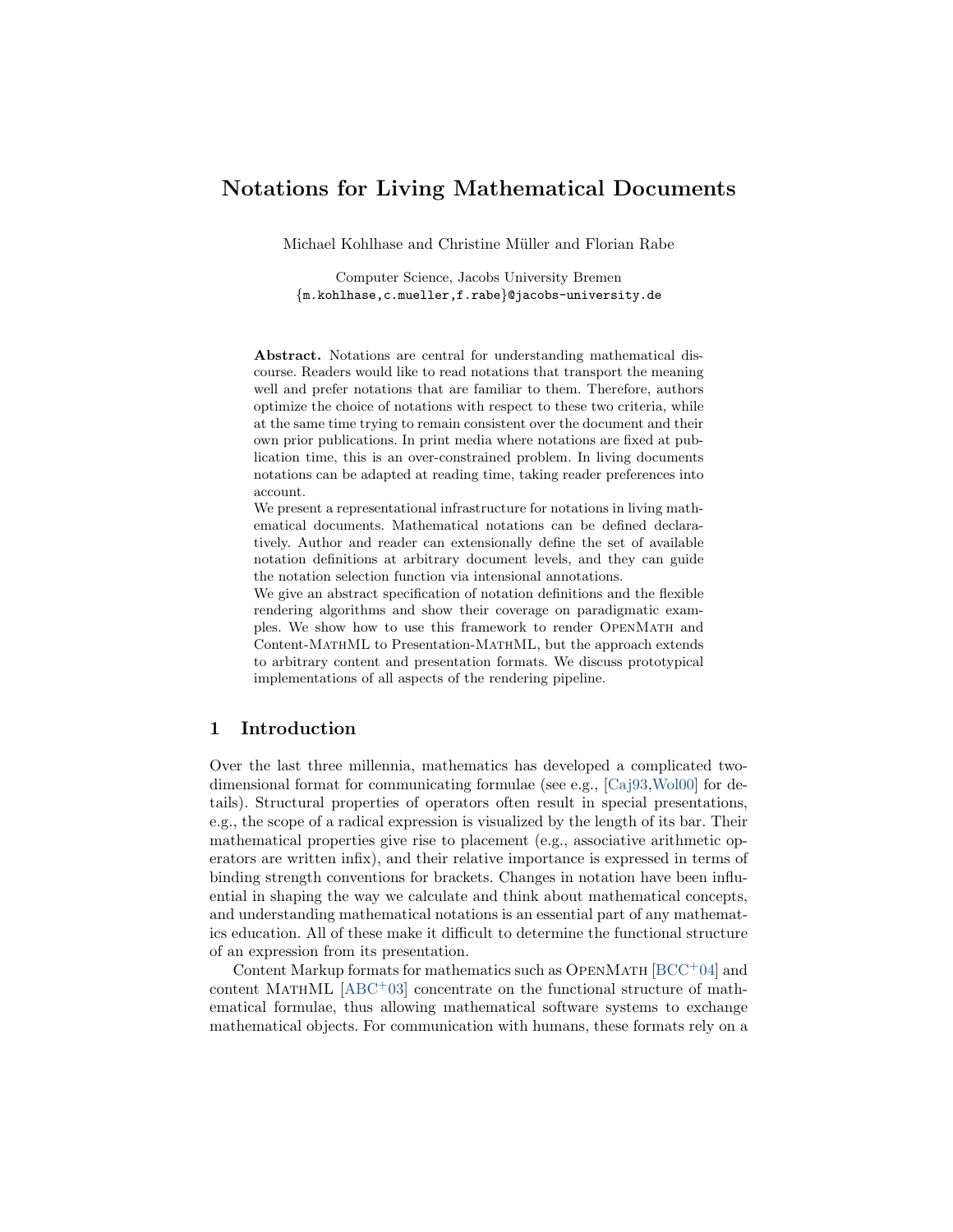"presentation process" (usually based on XSLT style sheets) that transforms the content objects into the usual two-dimensional form used in mathematical books and articles. Many such presentation processes have been proposed, and all have their strengths and weaknesses. In this paper, we conceptualize the presentation of mathematical formulae as consisting of two components: the two-dimensional composition of visual sub-presentations to larger ones and the elision of formula parts that can be deduced from context.

Most current presentation processes concentrate on the relatively well-understood composition aspect and implement only rather simple bracket elision algorithms. But the visual renderings of formulae in mathematical practice are not simple direct compositions of the concepts involved: mathematicians gloss over parts of the formulae, e.g., leaving out arguments, iff they are non-essential, conventionalized or can be deduced from the context. Indeed this is part of what makes mathematics so hard to read for beginners, but also what makes mathematical language so efficient for the initiates. A common example is the use of  $\log(x)$  or even  $\log x$  for  $\log_{10}(x)$  or similarly [t] for [t] $\mathcal{H}$ , if there is only one model M in the context and  $\varphi$  is the most salient variable assignment.

Another example are the bracket elision rules in arithmetical expressions:  $ax + y$  is actually  $(ax) + y$ , since multiplication "binds stronger" than addition. Note that we would not consider the "invisible times" operation as another elision, but as an alternative presentation.

In this situation we propose to encode the presentational characteristics of symbols (for composition *and* elision) declaratively in **notation definitions**, which are part of the representational infrastructure and consist of "prototypes" (patterns that are matched against content representation trees) and "renderings" (that are used to construct the corresponding presentational trees). Note that since we have reified the notations, we can now devise flexible management process for notations. For example, we can capture the notation preferences of authors, aggregators and readers and adapt documents to these. We propose an elaborated mechanism to collect notations from various sources and specify notation preferences. This brings the separation of *function* from *form* in mathematical objects and assertions in MKM formats to fruition on the document level. This is especially pronounced in the context of dynamic presentation media (e.g., on the screen), we can now realize "active documents", where we can interact with a document directly, e.g., instantiating a formula with concrete values or graphing a function to explore it or "living/evolving documents" which monitor the change of knowledge about a topic and adapt to a user's notation preferences consistently.

Before we present our system, let us review the state of the art. Naylor, Smirnova, and Watt [\[NW01a](#page-15-1)[,SW06b](#page-15-2)[,SW06a\]](#page-15-3) present an approach based on meta stylesheets that utilizes a MathML-based markup of arbitrary notations in terms of their content and presentation and, based on the manual selection of users, generates user-specific XSLT style sheets [\[Kay06\]](#page-14-3) for the adaptation of documents. Naylor and Watt [\[NW01a\]](#page-15-1) introduce a one-dimensional context annotation of content expressions to intensionally select an appropriate nota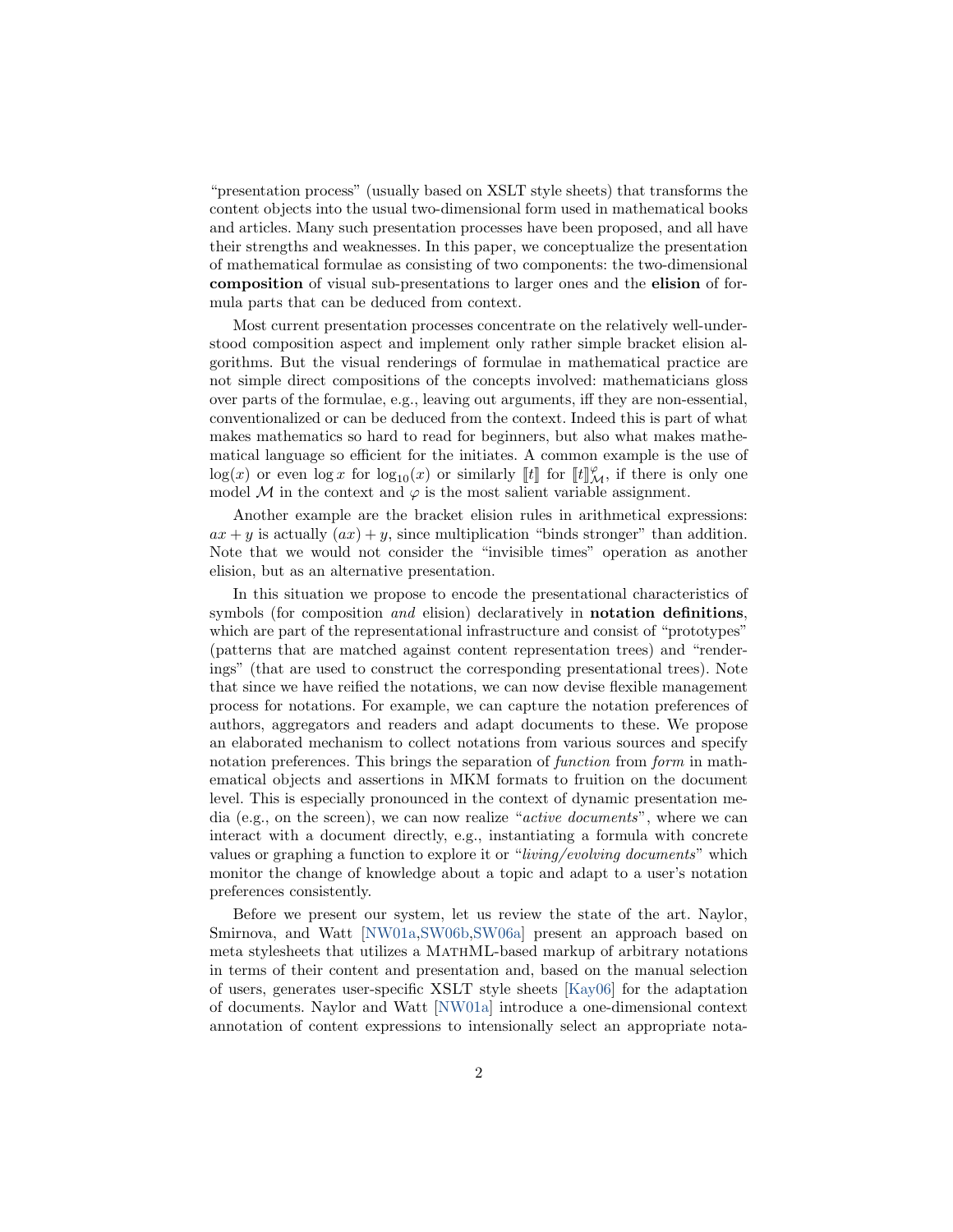tion specification. The authors claim that users also want to delegate the styling decision to some defaulting mechanism and propose the following hierarchy of default notation specification (from high to low): command line control, input documents defaults, meta stylesheets defaults, and content dictionary defaults.

In [\[MLUM05\]](#page-15-4), Manzoor et al. emphasize the need for maintaining uniform and appropriate notations in collaborative environments, in which various authors contribute mathematical material. They address the problem by providing authors with respective tools for editing notations as well as by developing a framework for a consistent presentation of symbols. In particular, they extend the approach of Naylor and Watt by an explicit language markup of the content expression. Moreover, the authors propose the following prioritization of different notation styles (from high to low): individual style, group, book, author or collection, and system defaults.

In [\[KLR07\]](#page-15-5) we have revised and improved the presentation specification of OMDoc1.2. [\[Koh06\]](#page-15-6) by allowing a static well-formedness, i.e., the well-formedness of presentation specifications can be verified when writing the presentations rather than when presenting a document. We also addressed the issue of flexible elision. However, the approach does not facilitate to specify notations, which are not local tree transformations of the semantic markup.

In [\[KMM07\]](#page-15-7) we initiated the redefinition of documents towards a more dynamic and living view. We explicated the narrative and content layer and extended the document model by a third dimension, i.e., the presentation layer. We proposed the extensional markup of the notation context of a document, which facilitates users to explicitly select suitable notations for document fragments. These extensional collection of notations can be inherited, extended, reused, and shared among users. For the system presented in this paper, we have reengineered and extended the latter two proposals.

In Sect. [2,](#page-2-0) we introduce abstract syntax for notation definitions, which is used for the internal representation of our notation objects. (We use a straightforward XML encoding as concrete syntax.) In Sect. [3,](#page-6-0) we describe how a given notation definition is used to translate an OpenMath object into its presentation. After this local view of notation definitions, the remainder of the paper takes a more global perspective by introducing markup that permits users to control which notation definitions are used to present which document fragment. There are two conflicting ways how to define this set of available notation definitions: extensionally by pointing to a notation container; or intensionally by attaching properties to notation definitions and using them to select between them. These ways are handled in Sect. [4](#page-8-0) and [5,](#page-11-0) respectively.

## <span id="page-2-0"></span>2 Syntax of Notation Definitions

We will now present an abstract version of the presentation starting from the observation that in content markup formalisms for mathematics formulae are represented as "formula trees". Concretely, we will concentrate on OpenMath objects, the conceptual data model of OpenMath representations, since it is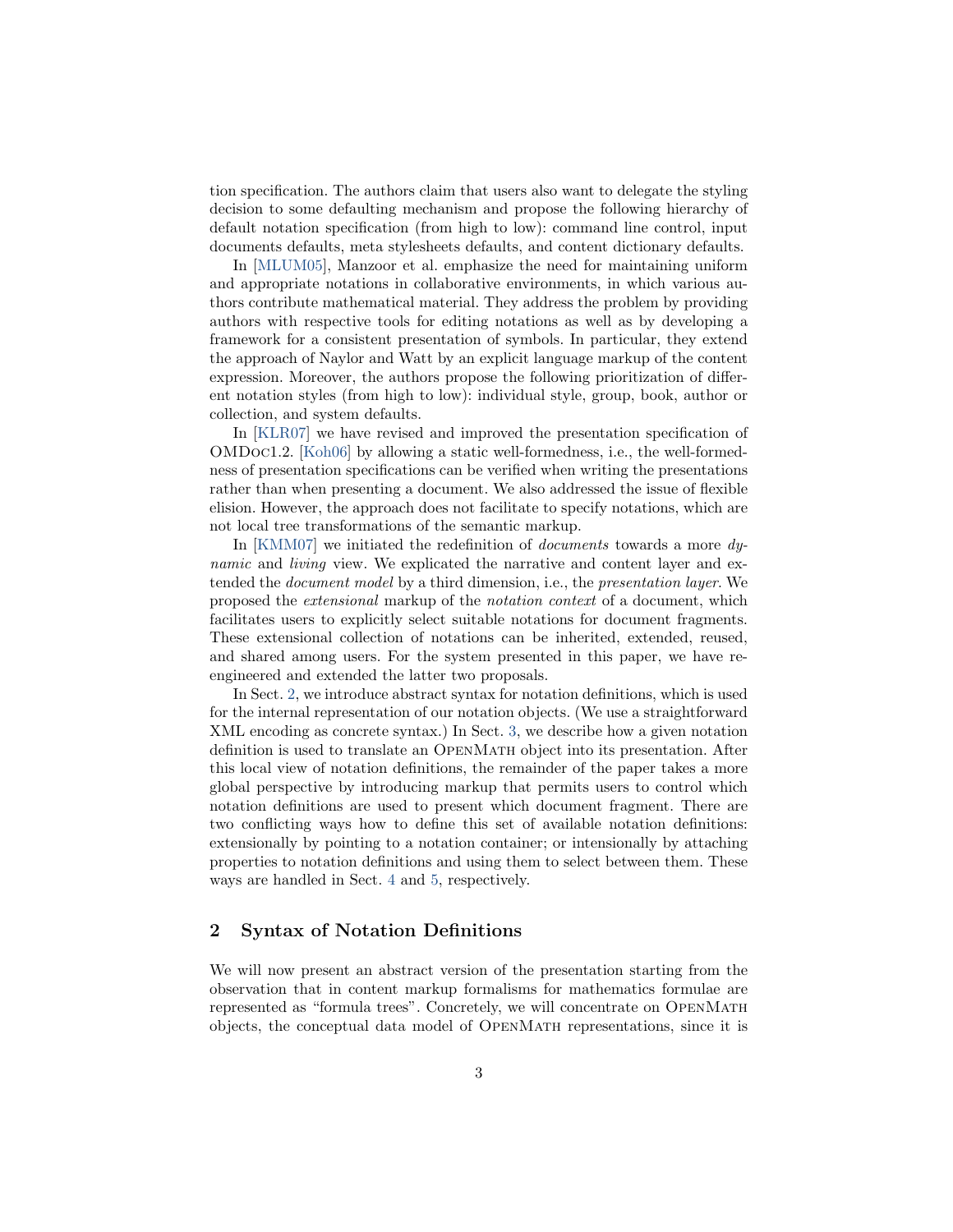sufficiently general, and work is currently under way to re-engineer content MathML representations based on this model. Furthermore, we observe that the target of the presentation process is also a tree expression: a layout tree made of layout primitives and glyphs, e.g., a presentation MATHML or LATEX expression.

To specify notation definitions, we use the one given by the abstract grammar from Fig. [1.](#page-3-0) Here  $\vert, \vert - \vert, -^*$ , and  $-^+$  denote alternative, bracketing, and nonempty and possibly empty repetition, respectively. The non-terminal symbol  $\omega$ is used for patterns  $\varphi$  that do not contain jokers. Throughout this paper, we will use the non-terminal symbols of the grammar as meta-variables for objects of the respective syntactic class.

| Notation declarations              | ntn              | $::=$                 | $\varphi^+ \vdash [(\lambda : \rho)^p]^+$                                |
|------------------------------------|------------------|-----------------------|--------------------------------------------------------------------------|
| Patterns                           | $\varphi$        | $::=$                 |                                                                          |
| Symbols                            |                  |                       | $\sigma(n,n,n)$                                                          |
| Variables                          |                  |                       | v(n)                                                                     |
| Applications                       |                  |                       | $\mathbb{Q}(\varphi[,\varphi]^{+})$                                      |
| <b>Binders</b>                     |                  |                       | $\beta(\varphi, \varUpsilon, \varphi)$                                   |
| Attributions                       |                  |                       | $\alpha(\varphi, \sigma(n,n,n) \mapsto \varphi)$                         |
| Symbol/Variable/Object/List jokers |                  |                       | $\underline{s}   \underline{v}   \underline{o}   \underline{l}(\varphi)$ |
| Variable contexts                  | Υ                | $\mathrel{\mathop:}=$ | $\varphi^+$                                                              |
| Match contexts                     | $\boldsymbol{M}$ |                       | $\frac{1}{\cdots}$ $\frac{1}{[q \mapsto X]^*}$                           |
| Matches                            | $\boldsymbol{X}$ |                       | $\therefore = \omega^*  S^* (X)$                                         |
| Empty match contexts               | $\mu$            |                       | $ ::= \left[ q \mapsto H \right]^*$                                      |
| Holes                              | H                |                       | $\frac{::=$ $- ^{(iv)} (H)}{::=$ $(S = S)^*$                             |
| Context annotation                 | $\lambda$        |                       |                                                                          |
| Renderings                         | $\rho$           | $::=$                 |                                                                          |
| XML elements                       |                  |                       | $\langle S \rangle \rho^* \langle \rangle$                               |
| XML attributes                     |                  |                       | $S = " \rho^{*} "$                                                       |
| Texts                              |                  |                       | $\boldsymbol{S}$                                                         |
| Symbol or variable names           |                  |                       |                                                                          |
| Matched objects                    |                  |                       | $\frac{q}{q^p}$                                                          |
| Matched lists                      |                  |                       | $\overline{\texttt{for}(\underline{q},I,\rho^*)\{\rho^*\}}$              |
| Precedences                        | $\boldsymbol{p}$ | $\mathrel{\mathop:}=$ | $\overline{-\infty I} \infty$                                            |
| Names                              | n, s, v, l, o    | $\mathbf{r} =$        | $\ensuremath{C^{+}}$                                                     |
| Integers                           | Ι                | $\mathbf{r} =$        | integer                                                                  |
| Qualified joker names              | q                | $\mathrel{\mathop:}=$ | l/q s v o l                                                              |
| Strings                            | $\cal S$         | $\mathrel{\mathop:}=$ | $C^*$                                                                    |
| ${\rm Characteristics}$            | $\mathcal C$     | $::=$                 | $character$ except $/$                                                   |

<span id="page-3-0"></span>Fig. 1. The Grammar for Notation Definitions

Intuitions The intuitive meaning of a notation definition  $ntn = \varphi_1, \ldots, \varphi_r$  $(\lambda_1 : \rho_1)^{p_1}, \ldots, (\lambda_s : \rho_s)^{p_s}$  is the following: If an object matches one of the patterns  $\varphi_i$ , it is rendered by one of the renderings  $\rho_i$ . Which rendering is chosen, depends on the active rendering context, which is matched against the context annotations  $\lambda_i$  (see Sect. [5\)](#page-11-0). Each context annotation is a key-value list des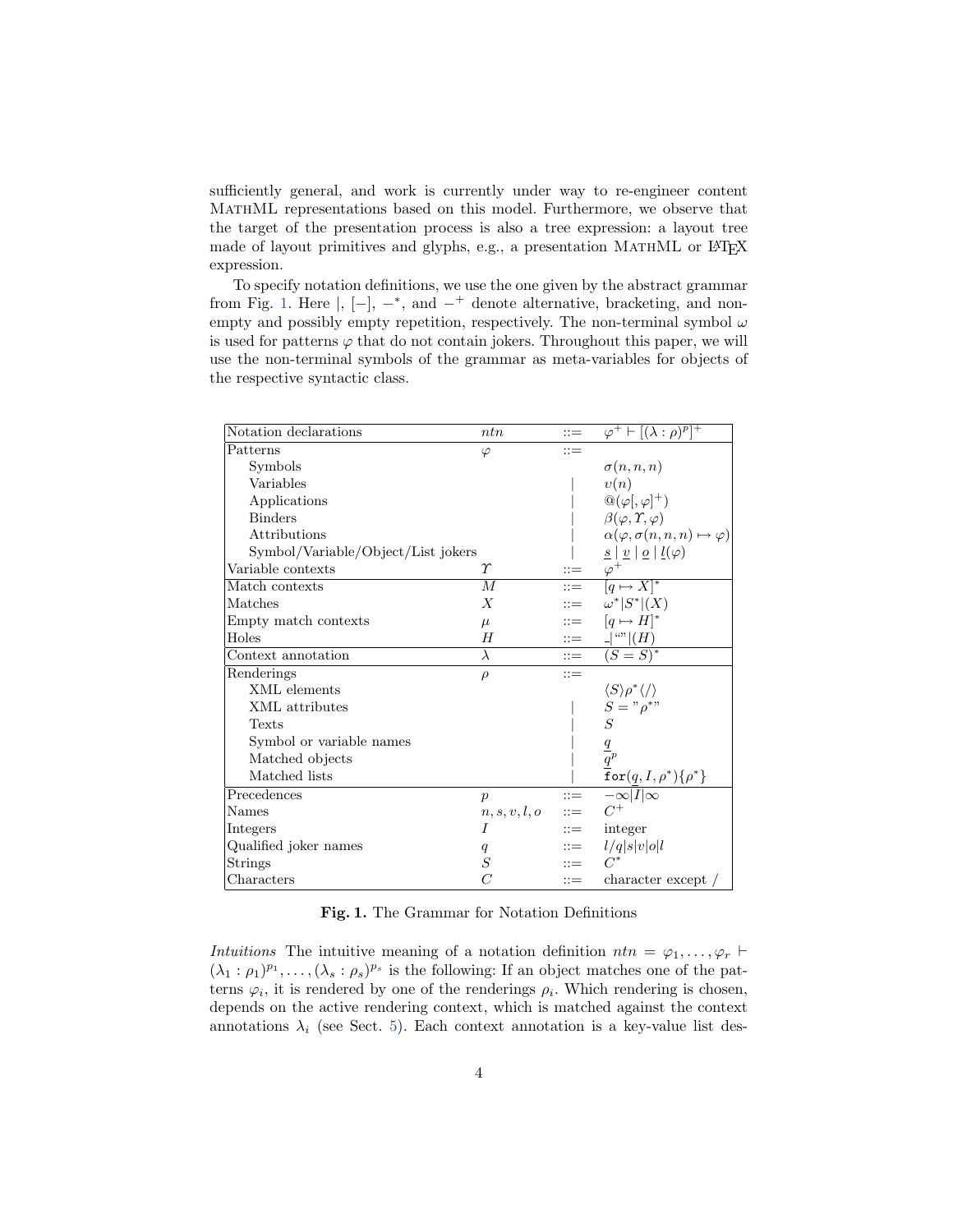ignating the intended rendering context. The integer values  $p_i$  give the output precedences of the renderings.

The patterns  $\varphi_i$  are formed from a formal grammar for a subset of OPEN-MATH objects extended with named jokers. The jokers  $\varrho$  and  $\ell(\varphi)$  correspond to  $\langle (\cdot) \rangle$  and  $\langle (\varphi) \rangle^+$  in Posix regular expression syntax ([\[POS88\]](#page-15-8)) – except that our patterns are matched against the list of children of an OpenMath object instead of against a list of characters. We need two special jokers  $s$  and  $v$ , which only match OPENMATH symbols and variables, respectively. The renderings  $\rho_i$ are formed by a formal syntax for simplified XML extended with means to refer to the jokers used in the patterns. When referring to object jokers, input precedences are given that are used, together with the output precedences, to determine the placement of brackets.

Match contexts are used to store the result of matching a pattern against an object. Due to list jokers, jokers may be nested; therefore, we use qualified joker names in the match contexts (which are transparent to the user). Empty match contexts are used to store the structure of a match context induced by a pattern: They contain holes that are filled by matching the pattern against an object.

Example We will use a multiple integral as an example that shows all aspects of our approach in action.

$$
\int_{a_1}^{b_1} \dots \int_{a_n}^{b_n} \sin x_1 + x_2 \, dx_n \dots dx_1.
$$

Let *int, iv, lam, plus,* and *sin* abbreviate symbols for integration, closed real intervals, lambda abstraction, addition, and sine. We intend int, lam, and plus to be flexary symbols, i.e., symbols that take an arbitrary finite number of arguments. Furthermore, we assume symbols *color* and red from a content dictionary for style attributions. We want to render into LAT<sub>F</sub>X the OPENMATH object

- $\mathcal{Q}(int, \mathcal{Q}(iv, a_1, b_1), \ldots, \mathcal{Q}(iv, a_n, b_n),$  $\beta(\text{lam}, \text{v}(x_1), \ldots, \text{v}(x_n), \ \alpha(\mathbb{Q}(\text{plus}, \mathbb{Q}(\text{sin}, \text{v}(x_1)), \text{v}(x_2)), \text{color} \mapsto \text{red}))$
- as \int\_{a<sub>1</sub>}^{b<sub>1</sub>}...\int\_{a<sub>n</sub>}^{b<sub>n</sub>}\color{red}{\sin  $x_1+x_2$ }d $x_n$ ...dx<sub>1</sub> We can do that with the following notations:

$$
@(int, \underline{range} @ (iv, \underline{a}, \underline{b})), \beta(lam, \underline{vars}(\underline{x}), \underline{f}))
$$
\n
$$
\vdash ((format = later) : \underline{arges}) {\int_t \underline{a}^\infty} {\int_t \underline{a}^\infty} {\int_t \underline{e}^\infty} {\int_t \underline{c}^\infty -1} d\underline{x}^\infty} -\alpha(\underline{a}, color \mapsto \underline{col}) \vdash ((format = later) : {\color{violet}\n{\color{red}color} {\underline{col}} \underline{a}^\infty})^{-\infty} \quad @(plus, \underline{args}(\underline{arg}) \vdash ((format = later) : \underline{args} + {\underline{arg}})^{10} \quad @(sin, \underline{arg}) \vdash ((format = later) : \sin \underline{arg})^0
$$

The first notation matches the application of the symbol int to a list of ranges and a lambda abstraction binding a list of variables. The rendering iterates first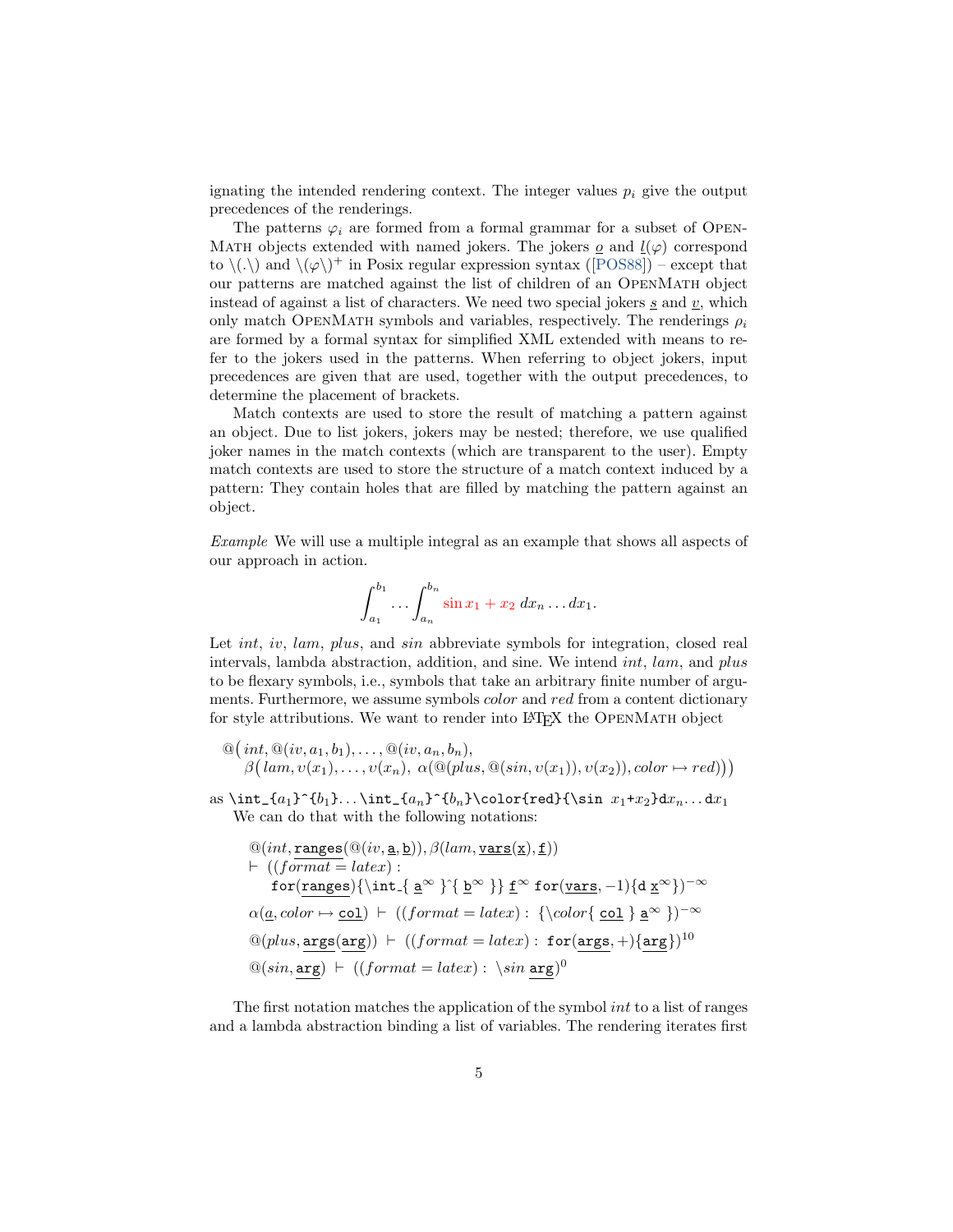over the ranges rendering them as integral signs with bounds, then recurses into the function body f, then iterates over the variables rendering them in reverse order prefixed with d. The second notation is used when f recurses into the presentation of the function body  $\alpha(\mathbb{Q}(plus, \mathbb{Q}(sin, v(x_1)), v(x_2)), color \mapsto$  $red$ ). It matches an attribution of *color*, which is rendered using the LAT<sub>E</sub>X color package. The third notation is used when a recurses into the attributed object  $\mathcal{Q}(plus, \mathcal{Q}(sin, v(x_1)), v(x_2))$ . It matches any application of plus, and the rendering iterates over all arguments placing the separator  $+$  in between. Finally, sin is rendered in a straightforward way. We omit the notation that renders variables by their name.

The output precedence  $-\infty$  of *int* makes sure that the integral as a whole is never bracketed. And the input precedences  $\infty$  make sure that the arguments of int are never bracketed. Both are reasonable because the integral notation provides its own fencing symbols, namely  $\int$  and d. The output precedences of plus and sin are 10 and 0, which means that sin binds stronger; therefore, the expression  $\sin x$  is not bracketed either. However, an inexperienced user may wish to display these brackets: Therefore, our rendering does not suppress them. Rather, we annotate them with an elision level, which is computed as the difference of the two precedences. Dynamic output formats that can change their appearance, such as XHTML with JavaScript, can use the elision level to determine the visibility of symbols based on user-provided elision thresholds: the higher its elision level, the less important a bracket.

Well-formed Notations A notation definition  $\varphi_1, \ldots, \varphi_r \vdash (\lambda_1 : \rho_1)^{p_1}, \ldots, (\lambda_s :$  $(\rho_s)^{p_s}$  is well-formed if all  $\varphi_i$  are well-formed patterns that induce the same empty match contexts, and all  $\rho_i$  are well-formed renderings with respect to that empty match context.

Every pattern  $\varphi$  generates an *empty match context*  $\mu(\varphi)$  as follows:

- For an object joker  $\varrho$  occurring in  $\varphi$  but not within a list joker,  $\mu(\varphi)$  contains  $\overline{o} \mapsto \overline{a}$ .
- For a symbol or variable with name n occurring in  $\varphi$  but not within a list joker,  $\mu(\varphi)$  contains  $n \mapsto$  "".
- For a list joker  $\underline{l}(\varphi')$  occurring in  $\varphi$ ,  $\mu(\varphi)$  contains
	- $l \mapsto ($ , and
	- $l/n \mapsto (H)$  for every  $n \mapsto H$  in  $\mu(\varphi')$ .

In an empty match context, a hole  $\overline{\ }$  is a placeholder for an object, "" for a string,  $($ .) for a list of objects,  $((_$ ) for a list of lists of objects, and so on. Thus, symbol, variable, or object joker in  $\varphi$  produce a single named hole, and every list joker and every joker within a list joker produces a named list of holes  $(H)$ . For example, the empty match context induced by the pattern in the notation for int above is

$$
\verb!ranges! \mapsto (\_),\;\verb!ranges! \mapsto (\_),\;\verb!ranges! \mapsto (\_),\;\verb!fnages! \mapsto (\_),\;f \mapsto \_,\;\verb!vars! \mapsto (\_),\;\verb!vars! \mapsto (\cdots)
$$

A pattern  $\varphi$  is well-formed if it satisfies the following conditions: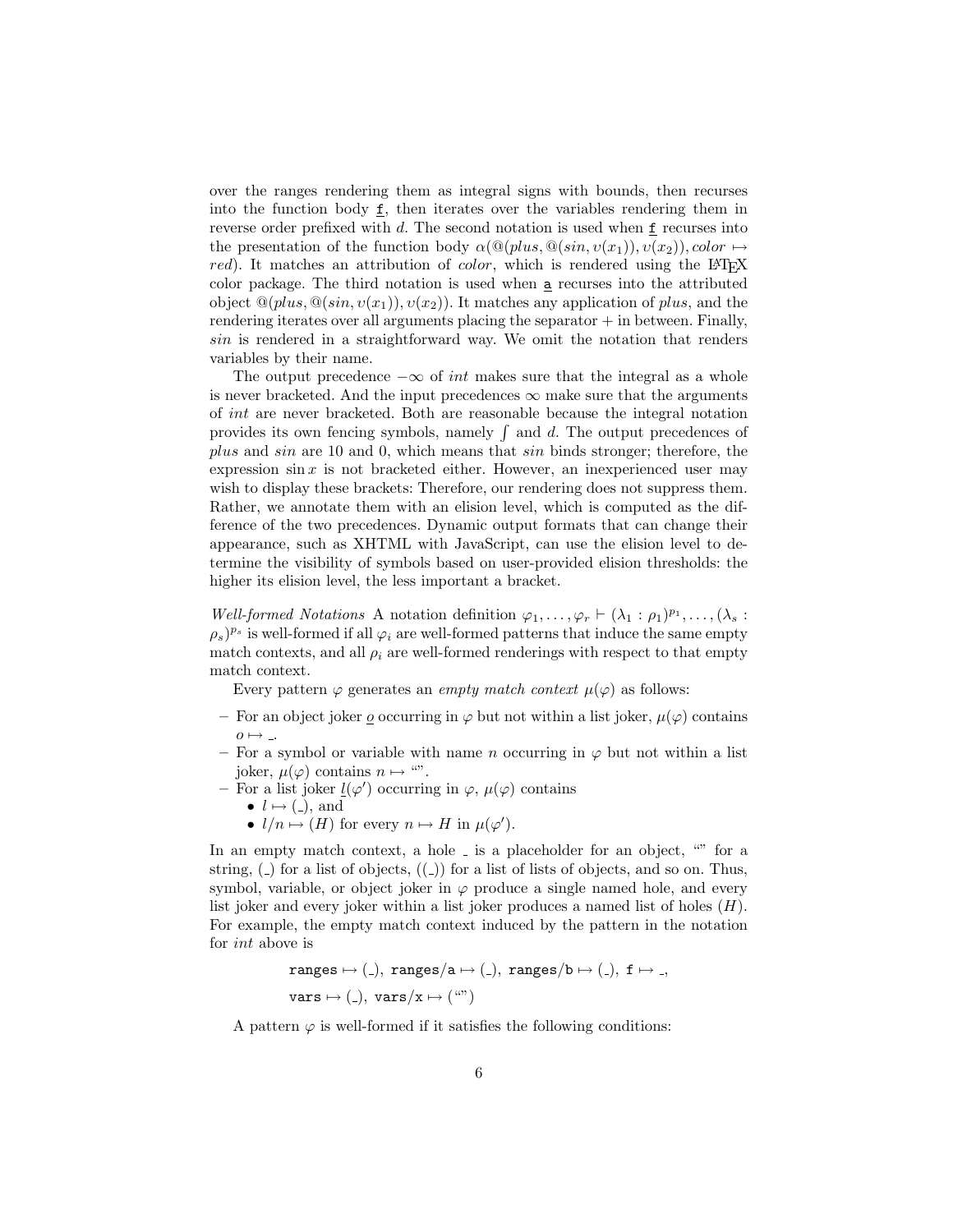- There are no duplicate names in  $\mu(\varphi)$ .
- List jokers may not occur as direct children of binders or attributions.
- At most one list joker may occur as a child of the same application, and it may not be the first child.
- At most one list joker may occur in the same variable context.

These restrictions guarantee that matching an OpenMath object against a pattern is possible in at most one way. In particular, no backtracking is needed in the matching algorithm.

Assume an empty match context  $\mu$ . We define well-formed renderings with respect to  $\mu$  as follows:

- $-\langle S\rangle\rho_1, \ldots, \rho_r\langle\prime\rangle$  is well-formed if all  $\rho_i$  are well-formed.
- $-S = \sum_{i=1}^{N} \rho_1, \ldots, \rho_r$ " is well-formed if all  $\rho_i$  are well-formed and are of the form S' or <u>n</u>. Furthermore,  $S = "p_1, \ldots, p_r"$  may only occur as a child of an XML element rendering.
- $S$  is well-formed.
- <u>n</u> is well-formed if  $n \mapsto$  "" is in  $\mu$ .
- $-\underline{\mathbf{o}}^p$  is well-formed if  $\mathbf{o} \mapsto \underline{\ }$  is in  $\mu$ .
- $-$  for $(l, I, sep)$ {body} is well-formed if  $l \mapsto ($ ) or  $l \mapsto ($ <sup>("")</sup>) is in  $\mu$ , all renderings in sep are well-formed with respect to  $\mu$ , and all renderings in body are wellformed with respect to  $\mu^l$ . The step size I and the separator sep are optional, and default to 1 and the empty string, respectively, if omitted.

Here  $\mu^{l}$  is the empty match context arising from  $\mu$  if every  $l/q \mapsto (H)$  is replaced with  $q \mapsto H$  and every previously existing hole named q is removed. Replacing  $l/q \mapsto (H)$  means that jokers occurring within the list joker l are only accessible within a corresponding rendering  $\text{for}(\underline{l},I,\rho^*)\{\rho^*\}$ . And removing the previously existing holes means that in  $\mathbb{Q}(\underline{o}, \underline{l}(\underline{o}))$ , the inner object joker shadows the outer one.

## <span id="page-6-0"></span>3 Semantics of Notation Definitions

The rendering algorithm takes as input a notation context  $\Pi$  (a list of notation definitions, computed as described in Sect. [4\)](#page-8-0), a rendering context  $\Lambda$  (a list of context annotations, computed as described in Sect. [5\)](#page-11-0), an OpenMath object  $\omega$ , and an input precedence p. If the algorithm is invoked from top level (as opposed to a recursive call), p should be set to  $\infty$  to suppress top level brackets.

It returns as output either text or an XML element. There are two output types for the rendering algorithm: text and sequences of XML elements. We will use  $O + O'$  to denote the concatenation of two outputs O and O'. By that, we mean a concatenation of sequences of XML elements or of strings if  $O$  and  $O'$ have the same type. Otherwise,  $O + O'$  is a sequence of XML elements treating text as an XML text node. This operation is associative if we agree that consecutive text nodes are always merged. The algorithm inserts brackets if necessary. And to give the user full control over the appearance of brackets, we obtain the brackets by the rendering of two symbols for left and right bracket from a special fixed content dictionary. The algorithm consists of the following three steps.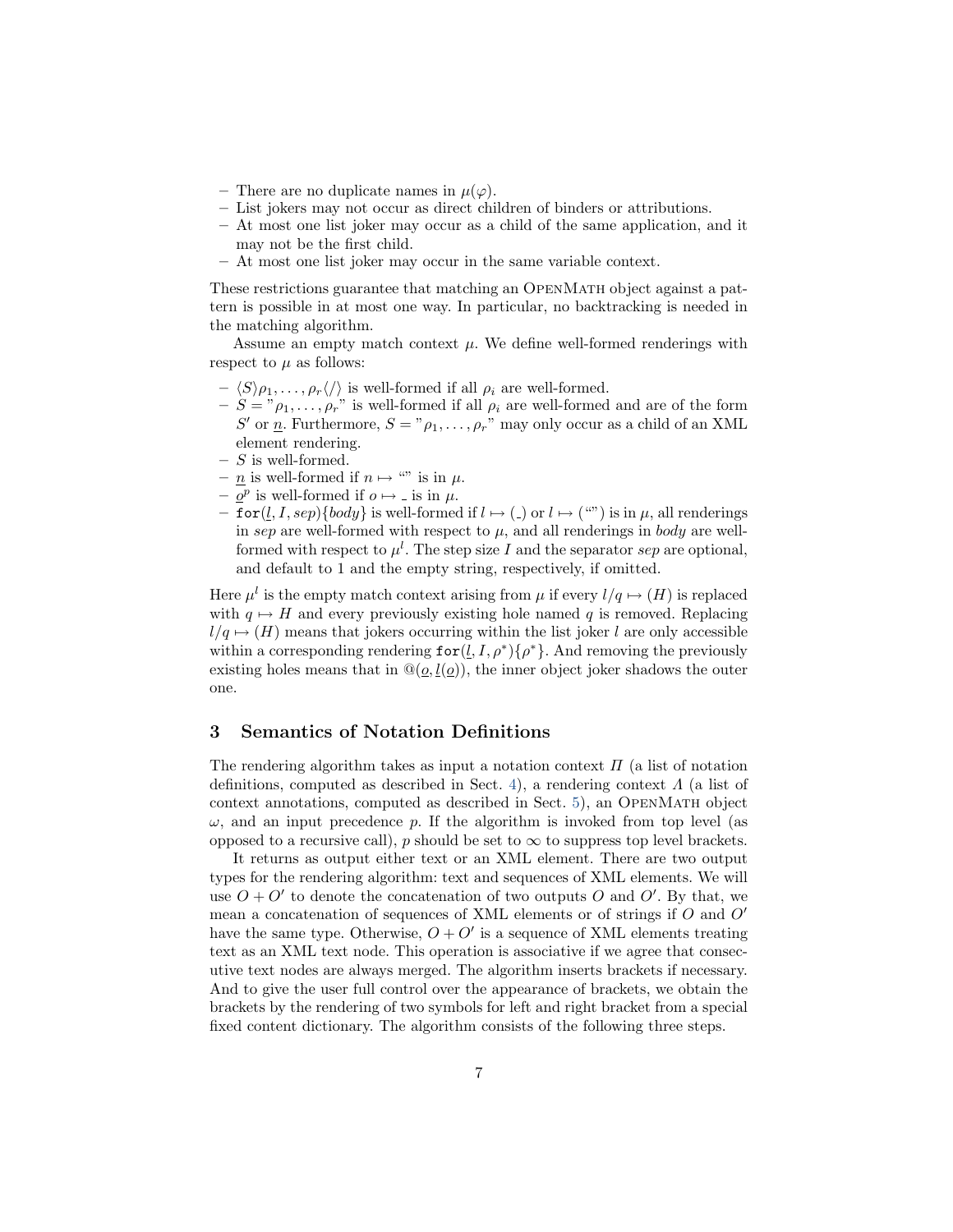- 1.  $\omega$  is matched against the patterns in the notation definitions in  $\Pi$  (in the listed order) until a matching pattern  $\varphi$  is found. The notation definition in which  $\varphi$  occurs induces a list  $(\lambda_1 : \rho_1)^{p_1}, \ldots, (\lambda_n : \rho_n)^{p_n}$  of contextannotations, renderings, and output precedences.
- 2. The rendering context  $\Lambda$  is matched against the context annotations  $\lambda_i$  in order. The pair  $(\rho_i, p_j)$  with the best matching context-annotation  $\lambda_i$  is selected (see Section [5.2](#page-13-0) for details).
- 3. The output is  $\rho_j^{M(\varphi,\omega)}$ , the rendering of  $\rho_j$  in context  $M(\varphi,\omega)$  as defined below. Additionally, if  $p_j > p$ , the output is enclosed in brackets.

Semantics of Patterns The semantics of patterns is that they are matched against OpenMath objects. Naturally, every OpenMath object matches against itself. Symbol, variable, and object jokers match in the obvious way. A list joker  $l(\varphi)$  matches against a non-empty list of objects all matching  $\varphi$ .

Let  $\varphi$  be a pattern and  $\omega$  a matching OPENMATH object. We define a match context  $M(\varphi, \omega)$  as follows.

- For a symbol or variable joker with name  $n$  that matched against the subobject  $\omega'$  of  $\omega$ ,  $M(\varphi, \omega)$  contains  $n \mapsto S$  where S is the name of  $\omega'$ .
- For an object joker  $\varrho$  that matched against the sub-object  $\omega'$  of  $\omega$ ,  $M(\varphi,\omega)$ contains  $o \mapsto \omega$ .
- If a list joker  $\underline{l}(\varphi')$  matched a list  $\omega_1, \ldots, \omega_r$ , then  $M(\varphi, \omega)$  contains
	- $l \mapsto (\omega_1, \ldots, \omega_r)$ , and
	- for every  $l/q$  in  $\mu(\varphi)$ :  $l/q \mapsto (X_1, \ldots, X_r)$  where  $q \mapsto X_i$  in  $M(\varphi', \omega_i)$ .

We omit the precise definition of what it means for a pattern to match against an object. It is, in principle, well-known from regular expressions. Since no backtracking is needed, the computation of  $M(\varphi,\omega)$  is straightforward. We denote by  $M(q)$ , the lookup of the match bound to q in a match context M.

Semantics of Renderings If  $\varphi$  matches against  $\omega$  and the rendering  $\rho$  is well formed with respect to  $\mu(\varphi)$ , the intuition of  $\rho^{M(\varphi,\omega)}$  is that the joker references in  $\rho$  are replaced according to  $M(\varphi, \omega) =: M$ . Formally,  $\rho^M$  is defined as follows.

- $\langle S \rangle \rho_1 \ldots \rho_r \langle \rangle$  is rendered as an XML element with name S. The attributes are those  $\rho_i^M$  that are rendered as attributes. The children are the concatenation of the remaining  $\rho_i^M$  preserving their order.
- $-S = "p_1 \ldots p_r"$  is rendered as an attribute with label S and value  $p_1^M +$  $\dots + \rho_n^M$  (which has type text due to the well-formedness).
- $S$  is rendered as the text  $S$ .
- <u>s</u> and <u>v</u> are rendered as the text  $M(s)$  or  $M(v)$ , respectively.
- $-\varrho^p$  is rendered by applying the rendering algorithm recursively to  $M(o)$  and  $p$ .
- $-$  for  $(l, I, \rho_1 \ldots \rho_r)$  { $\rho'_1 \ldots \rho'_s$ } is rendered by the following algorithm:
	- 1. Let  $sep := \rho_1^M + \ldots + \rho_r^M$  and t be the length of  $M(l)$ .
	- 2. For  $i = 1, ..., t$ , let  $R_i := {\rho'_1}^{M_i^1} + ... + {\rho'_s}^{M_i^1}$ .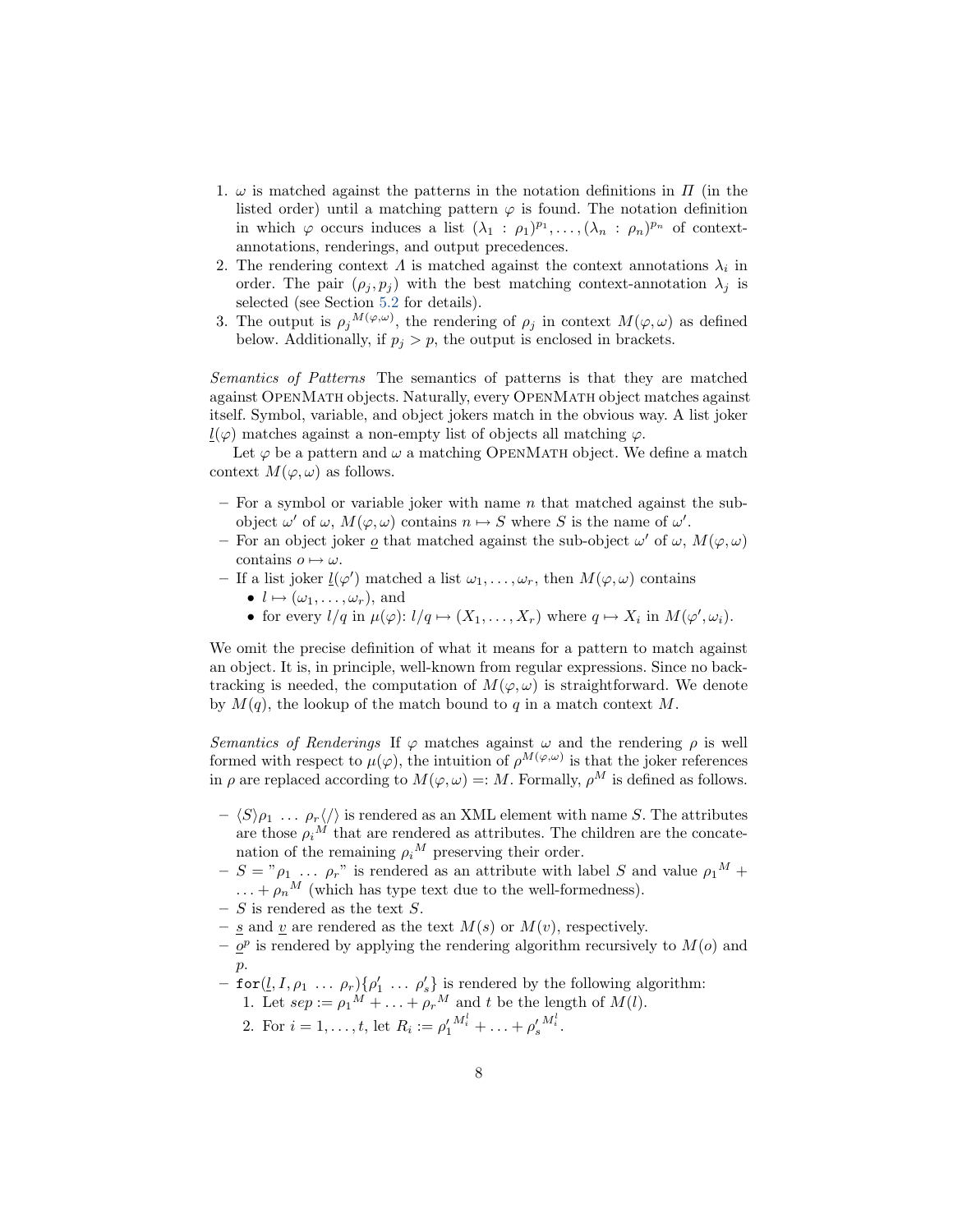- 3. If  $I = 0$ , return nothing and stop. If I is negative, reverse the list R, and invert the sign of I.
- 4. Return  $R_I + sep + R_{2*I} \ldots + sep + R_T$  where T is the greatest multiple of  $I$  smaller than or equal to  $t$ .

Here the match context  $M_i^l$  arises from M as follows

- replace  $l \mapsto (X_1 \ldots X_t)$  with  $l \mapsto X_i$ ,
- for every  $l/q$  →  $(X_1 \ldots X_t)$  in M: replace it with  $q \mapsto X_i$ , and remove a possible previously defined match for q.

Example Consider the example introduced in Sect. [2.](#page-2-0) There we have

$$
\omega = \mathcal{Q}(int, \mathcal{Q}(iv, a_1, b_1), \dots, \mathcal{Q}(iv, a_n, b_n),
$$
  

$$
\beta(lam, v(x_1), \dots, v(x_n), \alpha(\mathcal{Q}(plus, \mathcal{Q}(sin, v(x_1)), v(x_2)), color \mapsto red)))
$$

And  $\Pi$  is the given list of notation definitions. Let  $\Lambda = (format = later)$ . Matching  $\omega$  against the patterns in  $\Pi$  succeeds for the first notation definitions and yields the following match context M:

$$
\mathbf{ranges} \mapsto (\mathbf{Q}(iv, a_1, b_1), \dots, \mathbf{Q}(iv, a_n, b_n)), \mathbf{ ranges/a} \mapsto (a_1, \dots, a_n),
$$
  
\n
$$
\mathbf{ranges/b} \mapsto (b_1, \dots, b_n), \mathbf{f} \mapsto \alpha(\mathbf{Q}(plus, \mathbf{Q}(sin, v(x_1)), v(x_2)), color \mapsto red),
$$
  
\n
$$
\mathbf{vars} \mapsto (v(x_1), \dots, v(x_n)), \mathbf{vars/x} \mapsto (x_1, \dots, x_n)
$$

In the second step, a specific rendering is chosen. In our case, there is only one rendering, which matches the required rendering context  $\Lambda$ , namely

$$
\rho = \texttt{for}(\texttt{anges}) {\int_\texttt{a}^\infty } {\underline{b}^\infty } \} \underline{f}^\infty \texttt{for}(\underline{\texttt{vars}},-1){\underline{d} \underline{x}^\infty })^{-\infty}
$$

To render  $\rho$  in match context M, we have to render the three components and concatenate the results. Only the iterations are interesting. In both iterations, the separator sep is empty; in the second case, the step size  $I$  is  $-1$  to render the variables in reverse order.

## <span id="page-8-0"></span>4 Choosing Notation Definitions Extensionally

In the last sections we have seen how collections of notation definitions induce rendering functions. Now we permit users to define the set  $\Pi$  of available notation definitions extensionally. In the following, we discuss the collection of notation definitions from various sources and the construction of  $\Pi_\omega$  for a concrete mathematical object  $\omega$ .

#### 4.1 Collecting Notation Definitions

The algorithm for the collection of notation definitions takes as input a treestructured document, e.g., an XML document, an object  $\omega$  within this document,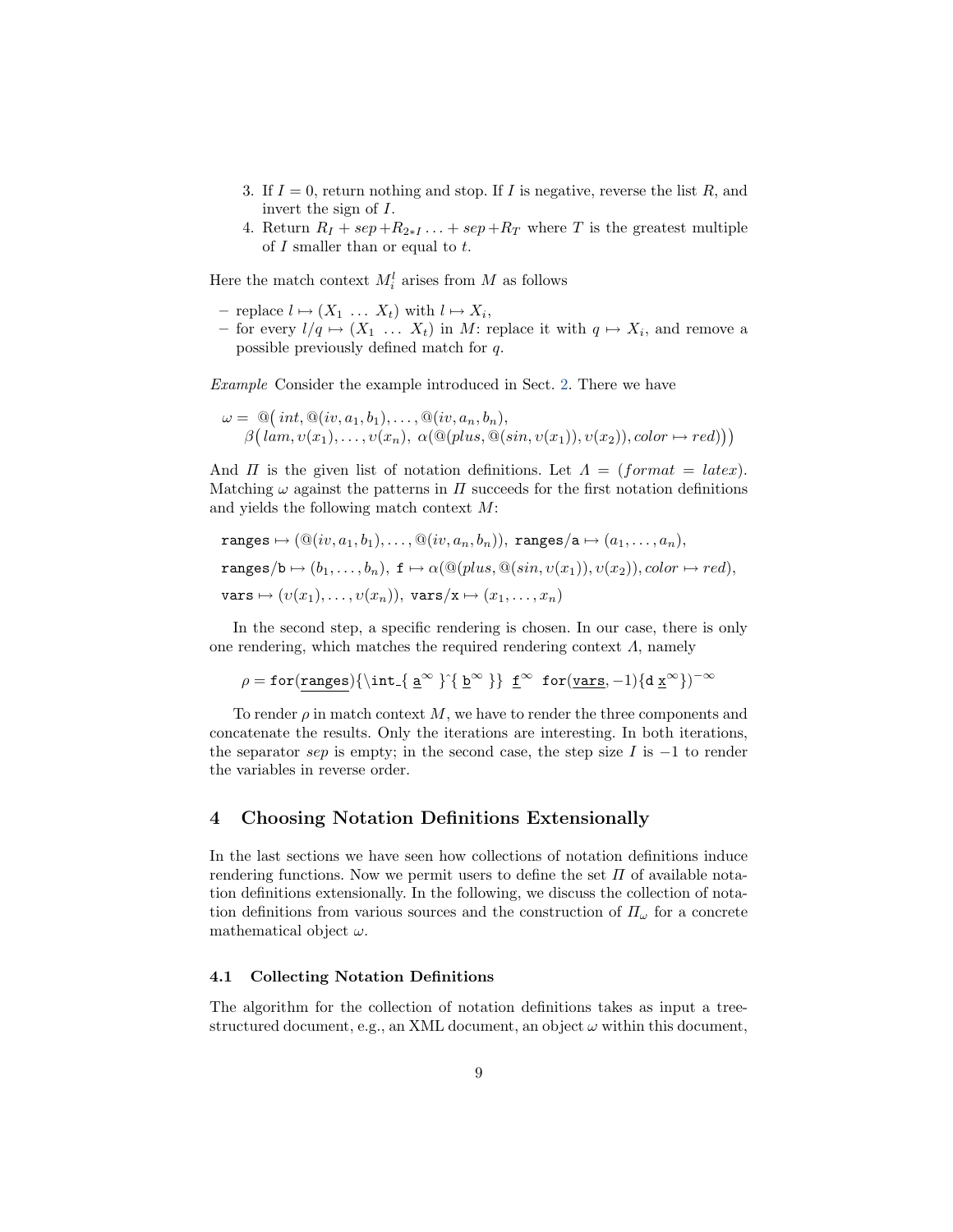and a totally ordered set  $S<sup>N</sup>$  of source names. Based on the hierarchy proposed in [\[NW01b\]](#page-15-9), we use the source names EC, F, Doc, CD, and SD explained below. The user can change their priorities by ordering them.

The collection algorithm consists of two steps: The collection of notation definitions and their reorganization. In the first step the notation definitions are collected from the input sources according to the order in  $\mathcal{S}^N$ . The respective input sources are treated as follows:

- $-EC$  denotes the **extensional context**, which associates a list of notation definitions or containers of notation definitions to every node of the input document. The effective extensional context is computed according to the position of  $\omega$  in the input document (see a concrete example below). EC is used by authors to reference their individual notation context.
- $-$  F denotes an external notation document from which notation definitions are collected.  $F$  can be used to overwrite the author's extensional context declarations.
- Doc denotes the **input document**. As an alternative to  $EC$ , Doc permits authors to embed notation definitions into the input document.
- CD denotes the **content dictionaries** of the symbols occurring in  $\omega$ . These are searched in the order in which the symbols occur in  $\omega$ . Content dictionaries may include or reference default notation definitions for their symbols.
- SD denotes the system default notation document, which typically occurs last in  $\mathcal{S}^N$  as a fallback if no other notation definitions are given.

In the second step the obtained notation context  $\Pi$  is reorganized: All occurrences of a pattern  $\varphi$  in notation definitions in  $\Pi$  are merged into a single notation definition preserving the order of the  $(\lambda^2 \rho)^p$  (see a concrete example below).



<span id="page-9-0"></span>Fig. 2. Collection Example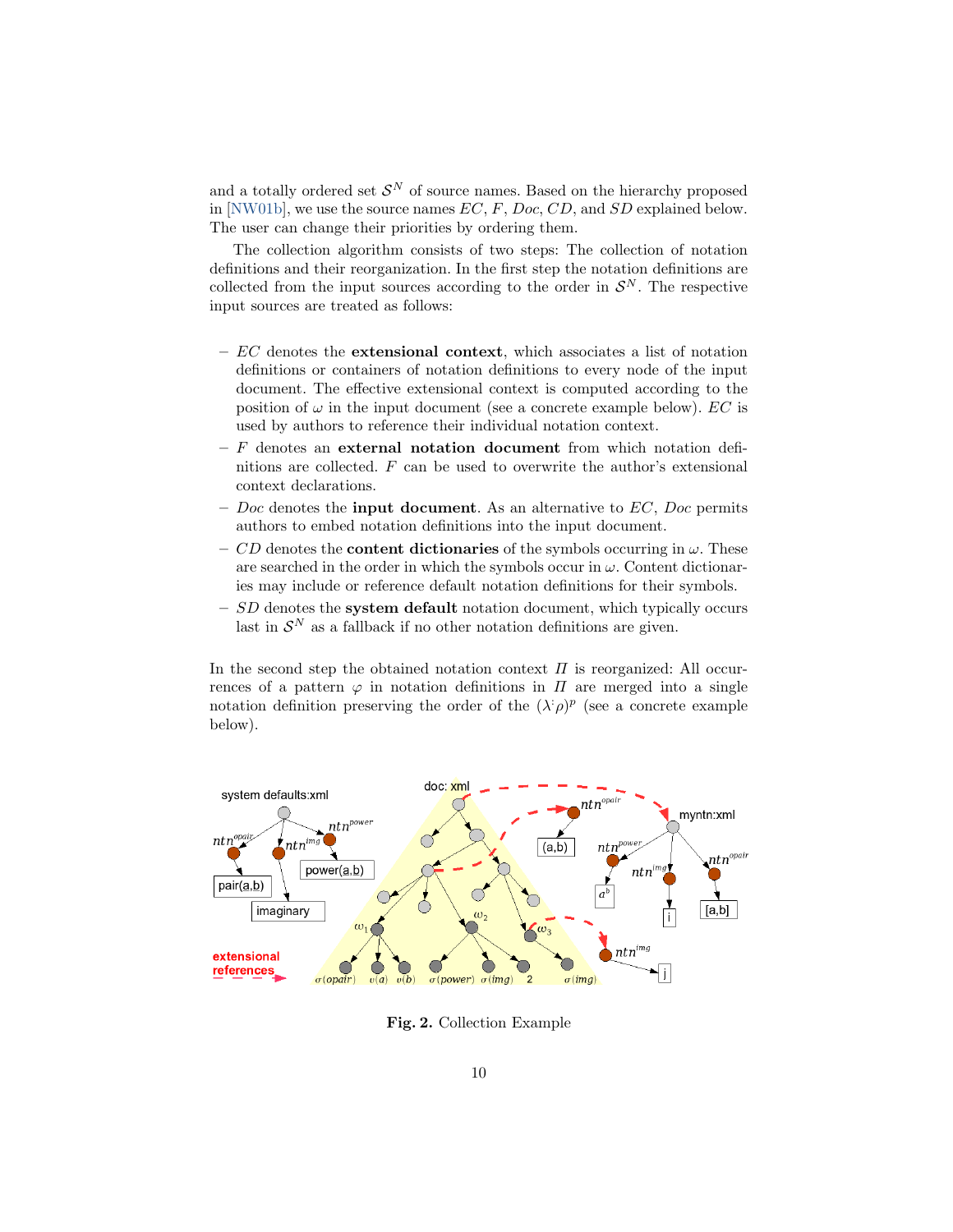We base our further illustration on the input document in Fig. [2](#page-9-0) figure above, which includes three mathematical objects. For simplicity, we omit the cdbase and cd attributes of symbols.

 $\omega_1 : \mathcal{Q}(\sigma(\text{opair}), v(a), v(b)) \rightsquigarrow (a, b)$  $\omega_2 : \mathcal{Q}(\sigma(power), \sigma(img), 2) \rightsquigarrow i^2 \quad \omega_3 : \sigma(img) \rightsquigarrow j$ 

The dashed arrows in the figure represent extensional references: For example, the ec attribute of the document root doc references the notation document "*myntn*", which is interpreted as a container of notation definitions.

We apply the algorithm above with the input object  $\omega_3$  and  $S^N = (EC, SD)$ and receive  $\Pi_{\omega_3}$  in return. For simplicity, we do not display context annotations and precedences.

1. We collect all notation definitions yielding  $\Pi_{\omega_3}$ 1.1 We collect notation definitions from EC 1.1.1 We compute the effective extensional context based on the position of  $\omega_3$  in the input document:  $ec(\omega_3) = (ntn^{img}, mynth)$ 1.1.2 We collect all notation definition based on the references in  $ec(\omega_3)$ :  $\Pi_{\omega_3} = (ntn^{img}, nth^{power}, nth^{img}, nth^{opair})$ 1.2. We collect notation definitions from SD and append them to  $\Pi_{\omega_3}$  $\Pi_{\omega_3} = (ntn^{img}, ntn^{power}, ntn^{img}, ntn^{opair}, ntn^{opair}, ntn^{img}, ntn^{power})$ 1.3. The collected notation definition form the notation context  $\Pi_{\omega_3}$  $\Pi_{\omega_3} = ( \varphi_1 \vdash j, \varphi_2 \vdash \underline{a}^{\underline{b}}, \varphi_1 \vdash i, \varphi_3 \vdash [\underline{a}, \underline{b}], \varphi_3 \vdash pair(\underline{a}, \underline{b}), \varphi_1 \vdash imaginary,$  $\varphi_2 \vdash power(\underline{a}, \underline{b})$ ) 2. We reorganize  $\Pi_{\omega_3}$  yielding  $\Pi_{\omega_3}'$  $\Pi_{\omega_3}^{\prime}=(\varphi_1 \vdash j, i, imaginary; \varphi_2 \vdash \underline{a}^{\underline{b}}, power(\underline{a}, \underline{b}); \varphi_3 \vdash [\underline{a}, \underline{b}], pair(\underline{a}, \underline{b})$ )

To implement EC in arbitrary XML-based document formats, we propose an ec attribute in a namespace for notation definitions, which may occur on any element. The value of the ec attribute is a whitespace-separated list of URIs of either notation definitions or any other document. The latter is interpreted as a container, from which notation definitions are collected. The ec attribute is empty by default. When computing the effective extensional context of an element, the values of the ec attributes of itself and all parents are concatenated, starting with the inner-most.

#### 4.2 Discussion of Collection Strategies

In  $[KLM+08]$  $[KLM+08]$ , we provide the specific algorithms for collecting notation definitions from  $EC$ ,  $F$ ,  $Doc$ ,  $CD$  and  $SD$  and illustrate the advantages and drawbacks of basing the rendering on either one of the sources. We conclude with the following findings:

- 1. Authors can write documents which only include content markup and do not need to provide any notation definitions. The notation definitions are then collected from CD and SD.
- 2. The external document  $F$  permits authors to store their notation definitions centrally, facilitating the maintenance of notational preferences. However, authors may not specify alternative notations for the same symbol on granular document levels.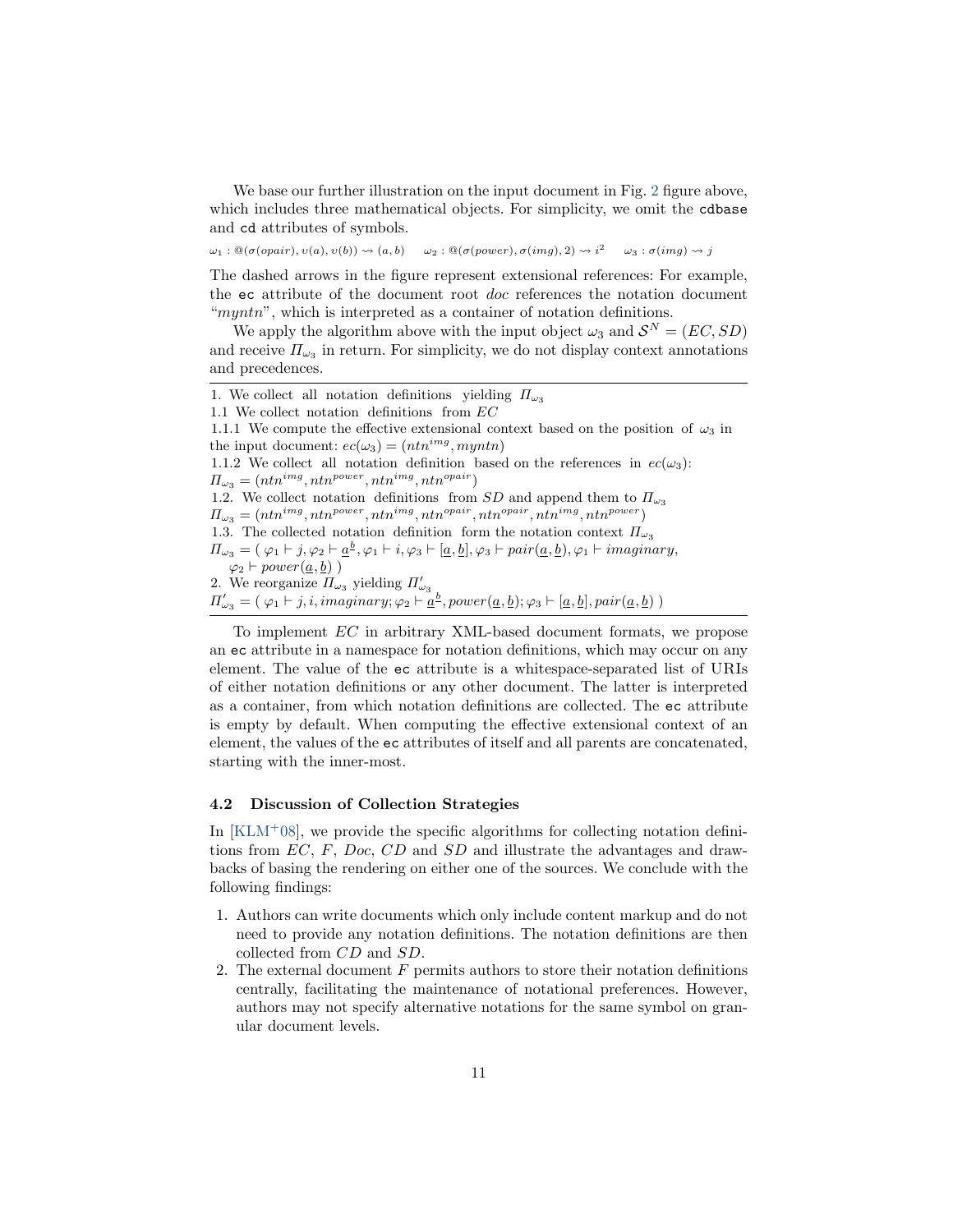- 3. Authors may use the content dictionary defaults or overwrite them by providing  $F$  or  $Doc$ .
- 4. Authors may embed notation definitions inside their documents. However, this causes redundancy inside the document and complicates the maintenance of notation definitions.
- 5. Users can overwrite the specification inside the document with  $F$ . However, that can destroy the meaning of the text, since the granular notation contexts of the authors are replaced by only one alternative declaration in F.
- 6. Collecting notation definitions from  $F$  or  $Doc$  has benefits and drawbacks. Since users want to easily maintain and change notation definitions but also use alternative notations on granular document levels, we provide EC. This permits a more controlled and more granular specification of notations.

## <span id="page-11-0"></span>5 Choosing Renderings Intensionally

The extensional notation context declarations do not support authors to select between alternative renderings inside one notation definition. Consequently, if relying only on this mechanism, authors have to take extreme care about which notation definition they reference or embed. Moreover, other users cannot change the granular extensional declarations in  $EC$  without modifying the input document. They can only overwrite the author's granular specifications with their individual styles  $F$ , which may reduce the understandability of the document.

Consequently, we need a more intelligent, context-sensitive selection of renderings, which lets users guide the selection of alternative renderings. We use an intensional rendering context  $\Lambda$ , which is matched against the context annotations in the notation definitions. In the following, we discuss the collection of contextual information from various sources and the construction of  $\Lambda_{\omega}$  for a concrete mathematical object  $\omega$ .

#### 5.1 Collecting Contextual Information

We represent contextual information by contextual key-value pairs, denoted by  $(d_i = v_i)$ . The key represents a *context dimension*, such as *language*, *level of* expertise, area of application, or individual preference. The value represents a context value for a specific context dimension. The algorithm for the contextsensitive selection takes as input an object  $\omega$ , a list L of elements of the form  $(\lambda : \rho)^p$ , and a totally ordered set  $\mathcal{S}^C$  of source names. We allow the names  $GC$ ,  $CCF, IC$ , and MD. The algorithm returns a pair  $(\rho, p)$ .

The selection algorithm consists of two steps: The collection of contextual information  $\Lambda_{\omega}$  and the selection of a rendering. In the first step  $\Lambda_{\omega}$  is computed by processing the input sources in the order given by  $\mathcal{S}^C$ . The respective input sources are treated as follows:

 $-GC$  denotes the **global context** which provides contextual information during rendering time and overwrites the author's intensional context declarations. The respective  $(d_i = v_i)$  can be collected from a user model or are explicitly entered. GC typically occurs first in  $\mathcal{S}^C$ .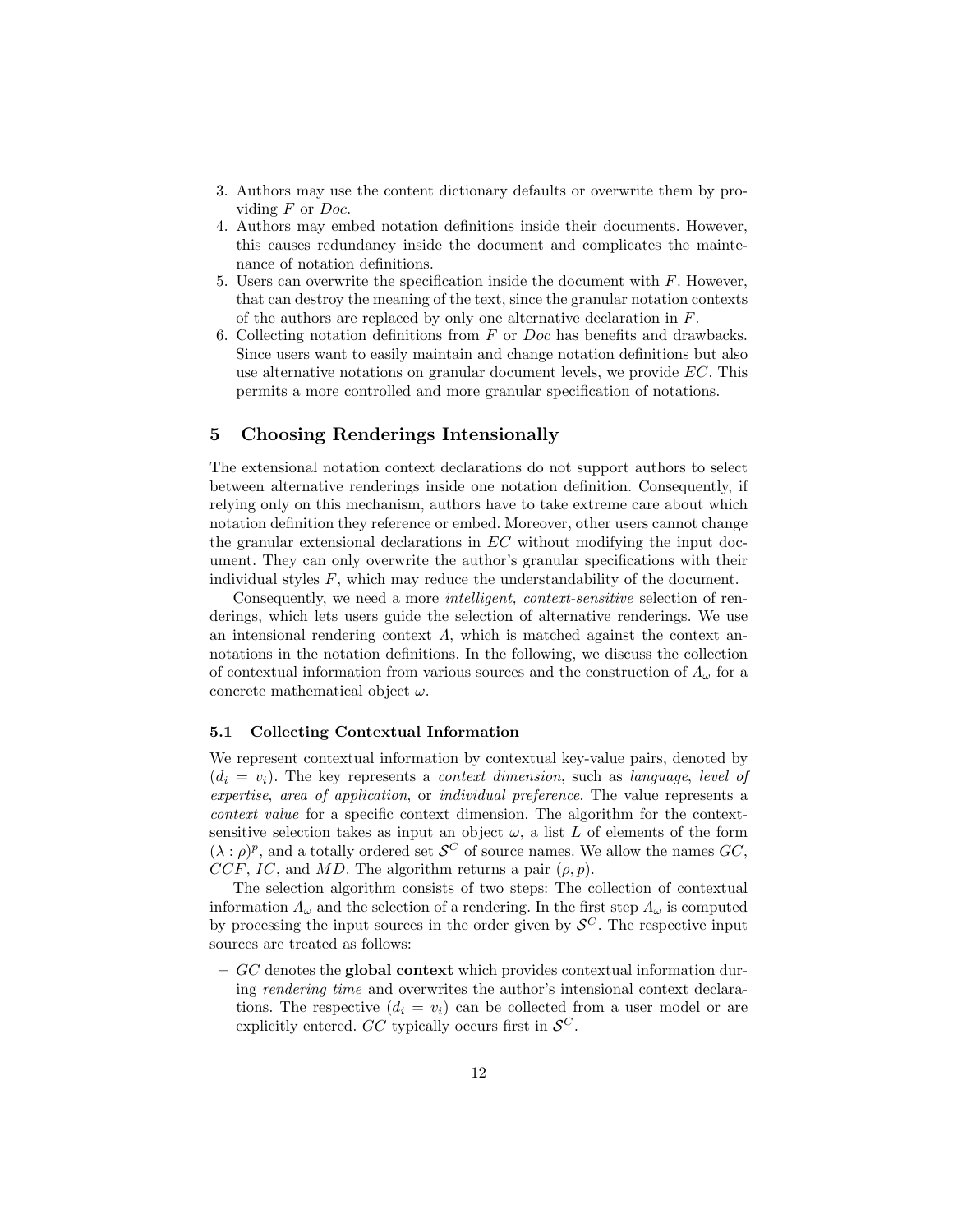- $-CCF$  denotes the **cascading context files**, which permit the contextualization analogous to cascading stylesheets[\[Cas99\]](#page-14-5).
- $-IC$  denotes the **intensional context**, which associates a list of contextual key-value pairs  $(d_i = v_i)$  to any node of the input document. These express the author's intensional context. For the implementation in XML formats, we use an ic attribute similar to the ec attribute above, i.e., the effective intensional context depends on the position of  $\omega$  in the input document (see a concrete example below).
- MD denotes **metadata**, which typically occurs last in  $\mathcal{S}^C$ .

In the second step, the rendering context  $\Lambda_{\omega}$  is matched against the context annotations in L. We select the pair  $(\rho, p)$  whose corresponding context annotation satisfies the intensional declaration best (see  $[KLM<sup>+</sup>08]$  $[KLM<sup>+</sup>08]$  for more details).



<span id="page-12-0"></span>Fig. 3. Rendering Example

In Fig. [3,](#page-12-0) we continue our illustration on the given input document. The dashed arrows represent extensional references, the dashed-dotted arrows represent intensional references, i.e., implicit relations between the ic attributes of the input document and the context-annotations in the notation document. A global context is declared, which specifies the language and course dimension of the document. We apply the algorithm above with the input object  $\omega_3$ ,  $\mathcal{S}^C = (GC, IC)$ , and a list of context annotations and rendering pairs based on the formerly created notation context  $\Pi_{\omega_3}$ . For convenience, we do not display the system's default notation document and the precedences.

- 1.1. We collect contextual information from GC
- $\Lambda_{\omega_3} = (lang = en, course = GenCS)$

1.2. We collect contextual information from 
$$
IC
$$
 an append them to  $\Lambda_{\omega_3}$ 

 $\Lambda_{\omega_3} = (lang = en, course = GenCS, area = physics, area = math)$ 

<sup>1.</sup> We compute the intensional rendering context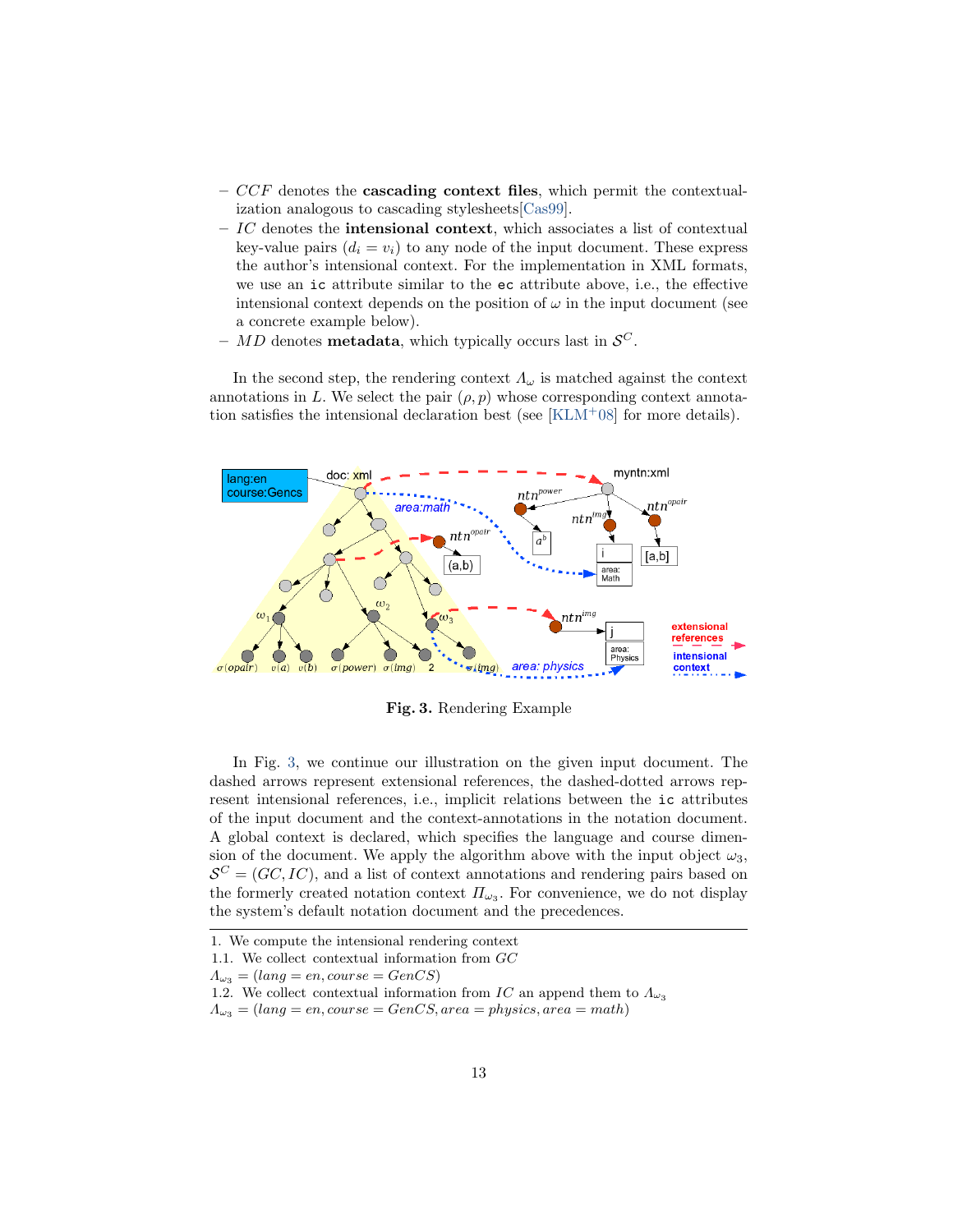2. We match the rendering context against the context annotations of the input list L and return the rendering with the best matching context annotation:  $L = [\ (\lambda_0 = i), (\lambda_1 = i), (\lambda_2 = imaginary) ]$  $\lambda_0 = (area = physics), \lambda_1 = (area = maths), \text{ and } \lambda_2 = \emptyset$ 

For simplicity, we compute the similarity between  $\Lambda_{\omega_3}$  and  $\lambda_i$  based on the number of similar  $(d_i = v_i)$ :  $\lambda_0$  includes (*area = physics*).  $\lambda_1$  includes (*area =* math).  $\lambda_2$  is empty.  $\lambda_0$  and  $\lambda_1$  both satisfy one  $(d_i = v_i)$  of  $\Lambda_{\omega_3}$ . However, since  $(\lambda_0 = \rho_0)$  occurs first in  $\Pi_{\omega_3}$ , the algorithm returns  $\rho_0$ .

#### <span id="page-13-0"></span>5.2 Discussion of Context-Sensitive Selection Strategies

In  $[KLM+08]$  $[KLM+08]$ , we illustrate and evaluate the collection of contextual information from  $GC$ ,  $CCF$ ,  $IC$  and  $MD$  in detail. We conclude with the following findings:

- 1. The declaration of a global context provides a more intelligent intensional selection between alternative  $(\lambda : \rho)^p$  triples inside one notation definition: The globally defined  $(d_i = v_i)$  are matched against the context-annotations λ to select an appropriate rendering ρ. However, the approach does not let users specify intensional contexts on granular levels.
- 2. Considering metadata is a more granular approach than the global context declaration. However, metadata may not be associated to any node in the input document and cannot be overwritten without modifying the input document. Moreover, the available context dimensions and values are limited by the respective metadata format.
- 3. The intensional context supports a granular selection of renderings by associating an intensional context to any node of the input document. However, the intensional references cannot be overwritten on granular document levels.
- 4. Cascading Context Files permit a granular overwriting of contexts.

## 6 Conclusion and Future Work

We introduced a representational infrastructure for notations in living mathematical documents by providing a flexible declarative specification language for notation definitions together with a rendering algorithm. We described how authors and users can extensionally extend the set of available notation definitions on granular document levels, and how they can guide the notation selection via intensional context declarations. Moreover, we discussed different approaches for collecting notation definitions and contextual information.

To substantiate our approach, we have developed prototypical implementations of all aspects of the rendering pipeline:

 $-$  The Java toolkit  $mm$ kit [\[MMK07\]](#page-15-10) implements the conversion of OPENMATH and Content-MathML expressions to Presentation-MathML. It supports the collection of notation definitions from various sources, constructs rendering contexts based on contextual annotations of the rendered object, identifies proper renderings for the conversion.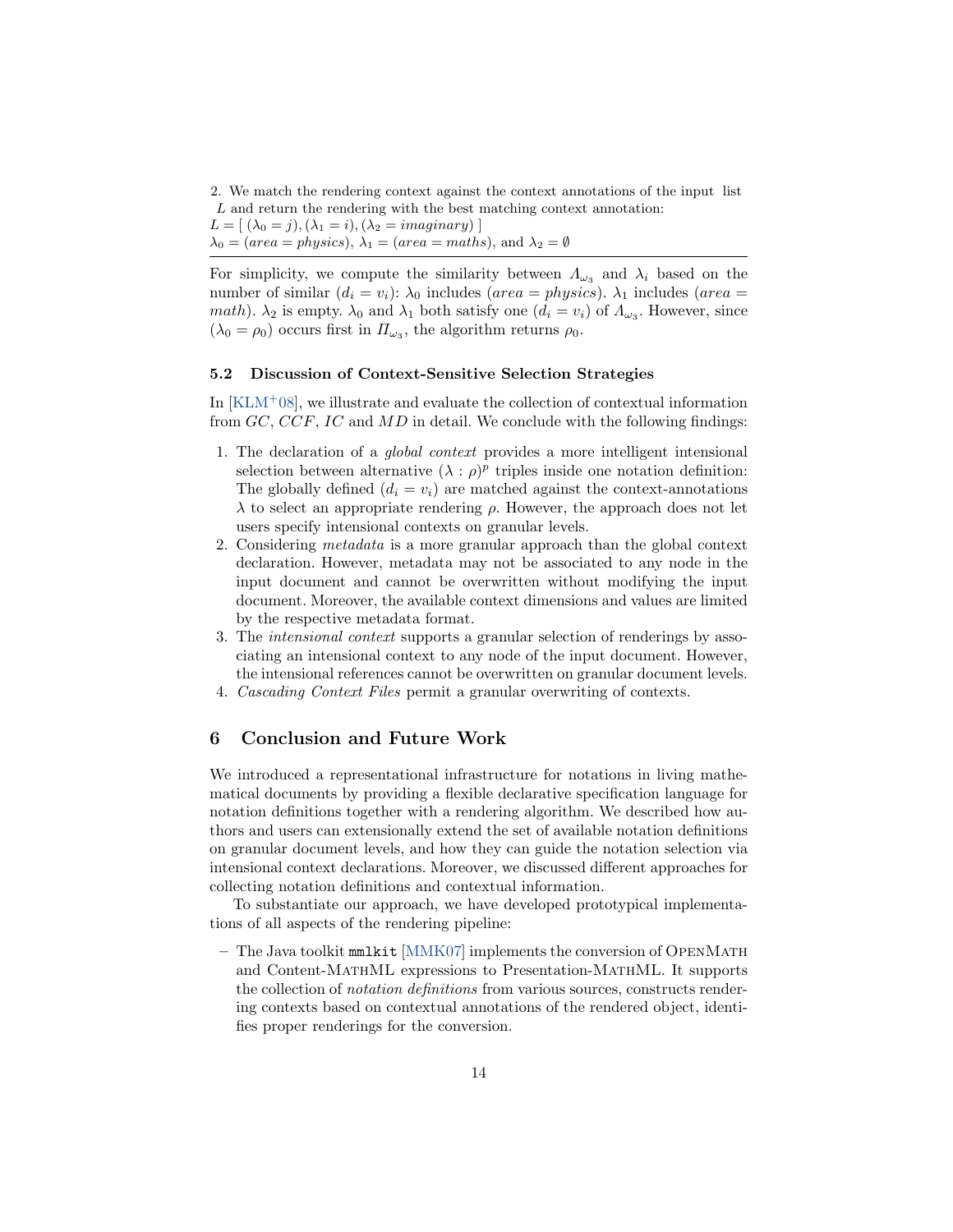- The semantic wiki SWiM [\[Lan08\]](#page-15-11) supports the collaborative browsing and editing of notation definitions in OPENMATH content dictionaries.
- $-$  The panta rhei [Mül07] reader integrates mmlkit to present mathematical documents, provides facilities to categorize and describe notations, and uses these context annotations to adapt documents.

We will invest further work into our implementations as well as the evaluation of our approach. In particular, we want to address the following challenges:

- Write Protection: In some cases, users should be prevented to overwrite the author's declaration. On the contrary, static notations reduce the flexibility and adaptability of a document (see  $\text{[KLM}^{+}08\text{]}$  $\text{[KLM}^{+}08\text{]}$  $\text{[KLM}^{+}08\text{]}$  for more details).
- Consistency: The flexible adaptation of notations can destroy the meaning of documents, in particular, if we use the same notation to denote different mathematical concepts.
- $-$  Elision: In [\[KLM](#page-14-4)<sup>+</sup>08], we have already adapted the elision of arbitrary parts of formulae from [\[KLR07\]](#page-15-5).
- Notation Management: Users want to reuse, adapt, extend, and categorize notation definitions (see  $\left[\text{KLM}^+08\right]$  for more details).
- Advanced notational forms: Ellipses and Andrews' dot are examples of advanced notations that we cannot express yet.

Acknowledgments Our special thanks go to Normen Müller for the initial implementation of the presentation pipeline. We would also like to thank Alberto Gonzáles Palomo and Paul Libbrecht for the discussions on their work. This work was supported by JEM-Thematic-Network ECP-038208.

## References

<span id="page-14-2"></span>

| ABC <sup>+</sup> 03. Ron Ausbrooks, Stephen Buswell, David Carlisle, Stéphane Dalmas, Stan |
|--------------------------------------------------------------------------------------------|
| Devitt, Angel Diaz, Max Froumentin, Roger Hunter, Patrick Ion, Michael                     |
| Kohlhase, Robert Miner, Nico Poppelier, Bruce Smith, Neil Soiffer, Robert                  |
| Sutor, and Stephen Watt. Mathematical Markup Language (MathML) ver-                        |
| sion 2.0 (second edition). W3C recommendation, World Wide Web Con-                         |
| sortium, 2003. Available at http://www.w3.org/TR/MathML2.                                  |
|                                                                                            |

- <span id="page-14-1"></span>BCC<sup>+</sup>04. Stephen Buswell, Olga Caprotti, David P. Carlisle, Michael C. Dewar, Marc Gaetano, and Michael Kohlhase. The Open Math standard, version 2.0. Technical report, The Open Math Society, 2004. [http://www.openmath.](http://www.openmath.org/standard/om20) [org/standard/om20](http://www.openmath.org/standard/om20).
- <span id="page-14-0"></span>Caj93. Florian Cajori. A History of Mathematical Notations. Courier Dover Publications, 1993. Originally published in 1929.
- <span id="page-14-5"></span>Cas99. Cascading Style Sheets. <http://www.w3.org/Style/CSS/>, 1999.<br>Kay06. Michael Kay. XSL Transformations (XSLT) Version 2.0. W3C
- <span id="page-14-3"></span>Michael Kay. XSL Transformations (XSLT) Version 2.0. W3C Candidate Recommendation, World Wide Web Consortium (W3C), June 2006. Available at <http://www.w3.org/TR/2006/CR-xslt20-20060608/>.
- <span id="page-14-4"></span>KLM<sup>+</sup>08. Michael Kohlhase, Christoph Lange, Christine Müller, Normen Müller, and Florian Rabe. Adaptation of notations in living mathematical documents. KWARC report, Jacobs University Bremen, 2008.